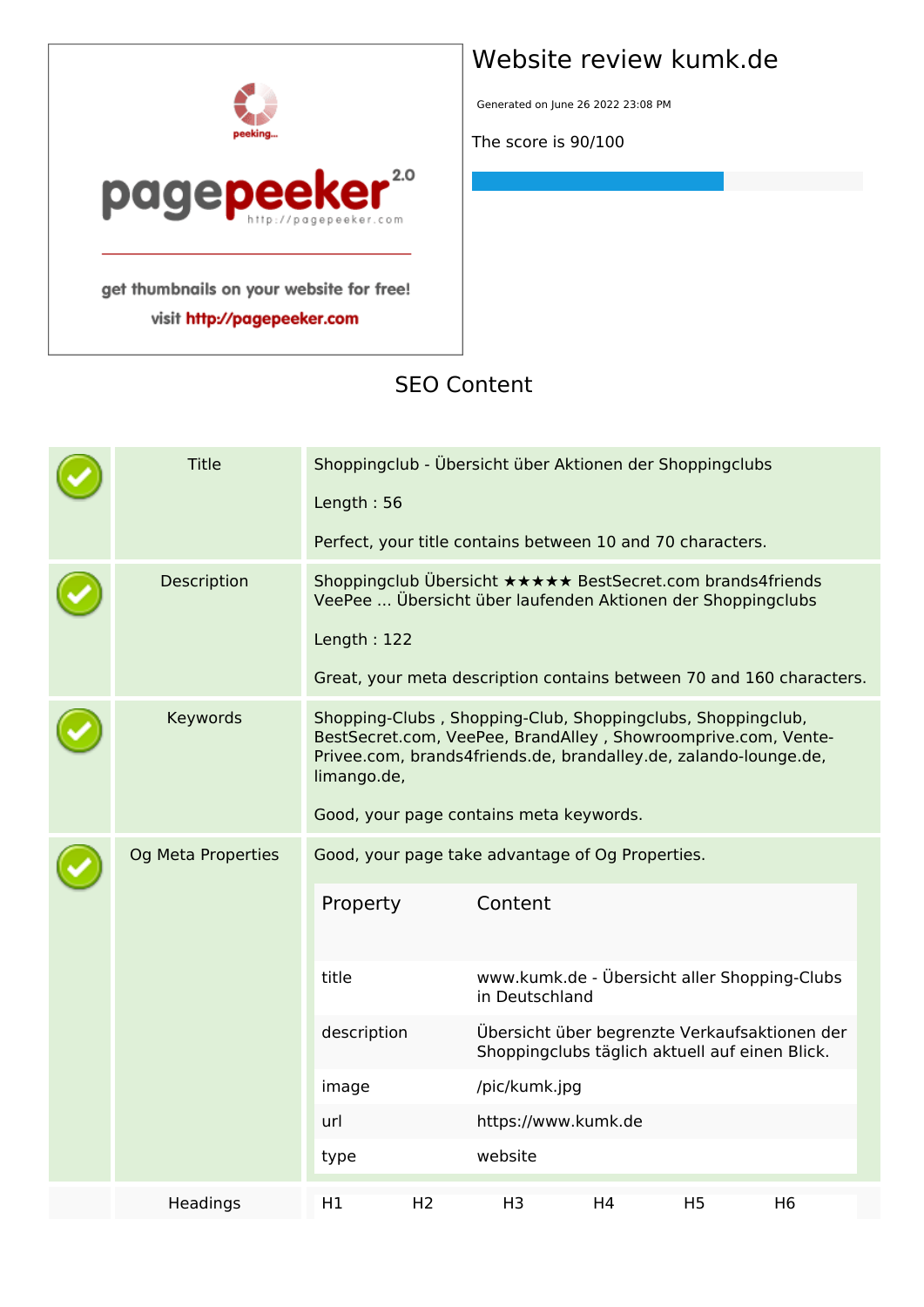### **SEO Content**

|        | 1 | 6<br>• [H2] Shopping Clubs<br>• [H2] Bewertungen<br>• [H2] Screens<br>$\bullet$ [H2] FAQ<br>• [H2] Angebote<br>• [H3] Vollversion<br>• [H3] eine App<br>$\bullet$ [H3] SALE<br>• [H3] Gutscheine<br>• [H3] BestSecret<br>• [H3] VeePee<br>• [H3] brands4friends<br>• [H3] zalando-lounge<br>• [H3] MyPrivateBoutique<br>• [H3] BrandAlley<br>• [H3] westwing<br>• [H3] PrivateSportShop<br>• [H3] limango<br>App."<br>klaren Beschreibungen."<br>• [H4] iPhone Page<br>• [H4] iPhone Page<br>• [H4] iPhone Page<br>• [H4] Sales<br>• [H4] facebook<br>• [H4] meine-outlets.de<br>• [H4] shopping-club.com<br>Smartphone?<br>Clubs" unterstützen? | 17<br>• [H1] Übersicht aller Shopping-Clubs<br>• [H2] App "Shopping Club"<br>• [H3] mehr Shopping Clubs<br>• [H3] "Die komprimierte Übersicht der Shoppingclubs ist toll.<br>Man hat alles auf einer Seite und wird direkt zu den<br>Verkaufsaktionen geleitet. TOP!!!! Bin begeistert von dieser<br>• [H3] "Diese App bietet eine Übersicht über sämtliche<br>Shoppingclubs. Man muss nicht lange suchen, sondern ist<br>gleich beim richtigen club:-) sehr empfehlenswert!"<br>• [H3] "Sehr bequem für die Leuten die in unterschiedlichen<br>shopping clubs einkaufen. Alle Aktionen im Überblick, mit<br>• [H5] Werden personenbezogene Daten zwischen der App<br>"Shopping Clubs" und dem Server übertragen?<br>• [H5] Warum haben manche Bilder so eine niedrige Auflösung?<br>• [H5] Wie viel Traffic verursacht die App "Shopping Clubs" und<br>wie kann ich Datenvolumen reduzieren?<br>• [H5] Welche Rechte hat die App "Shopping Clubs" auf meinem<br>• [H5] Wie aktuell sind Events von Shopping-Clubs? Wie oft<br>werden die Daten aktualisiert?<br>• [H5] Wie kann ich die Weiterentwicklung der App "Shopping | $\overline{7}$ | 6 | $\mathbf 0$ |
|--------|---|--------------------------------------------------------------------------------------------------------------------------------------------------------------------------------------------------------------------------------------------------------------------------------------------------------------------------------------------------------------------------------------------------------------------------------------------------------------------------------------------------------------------------------------------------------------------------------------------------------------------------------------------------|------------------------------------------------------------------------------------------------------------------------------------------------------------------------------------------------------------------------------------------------------------------------------------------------------------------------------------------------------------------------------------------------------------------------------------------------------------------------------------------------------------------------------------------------------------------------------------------------------------------------------------------------------------------------------------------------------------------------------------------------------------------------------------------------------------------------------------------------------------------------------------------------------------------------------------------------------------------------------------------------------------------------------------------------------------------------------------------------------------------------------|----------------|---|-------------|
| Images |   |                                                                                                                                                                                                                                                                                                                                                                                                                                                                                                                                                                                                                                                  | We found 28 images on this web page.<br>Good, most or all of your images have alt attributes                                                                                                                                                                                                                                                                                                                                                                                                                                                                                                                                                                                                                                                                                                                                                                                                                                                                                                                                                                                                                                 |                |   |             |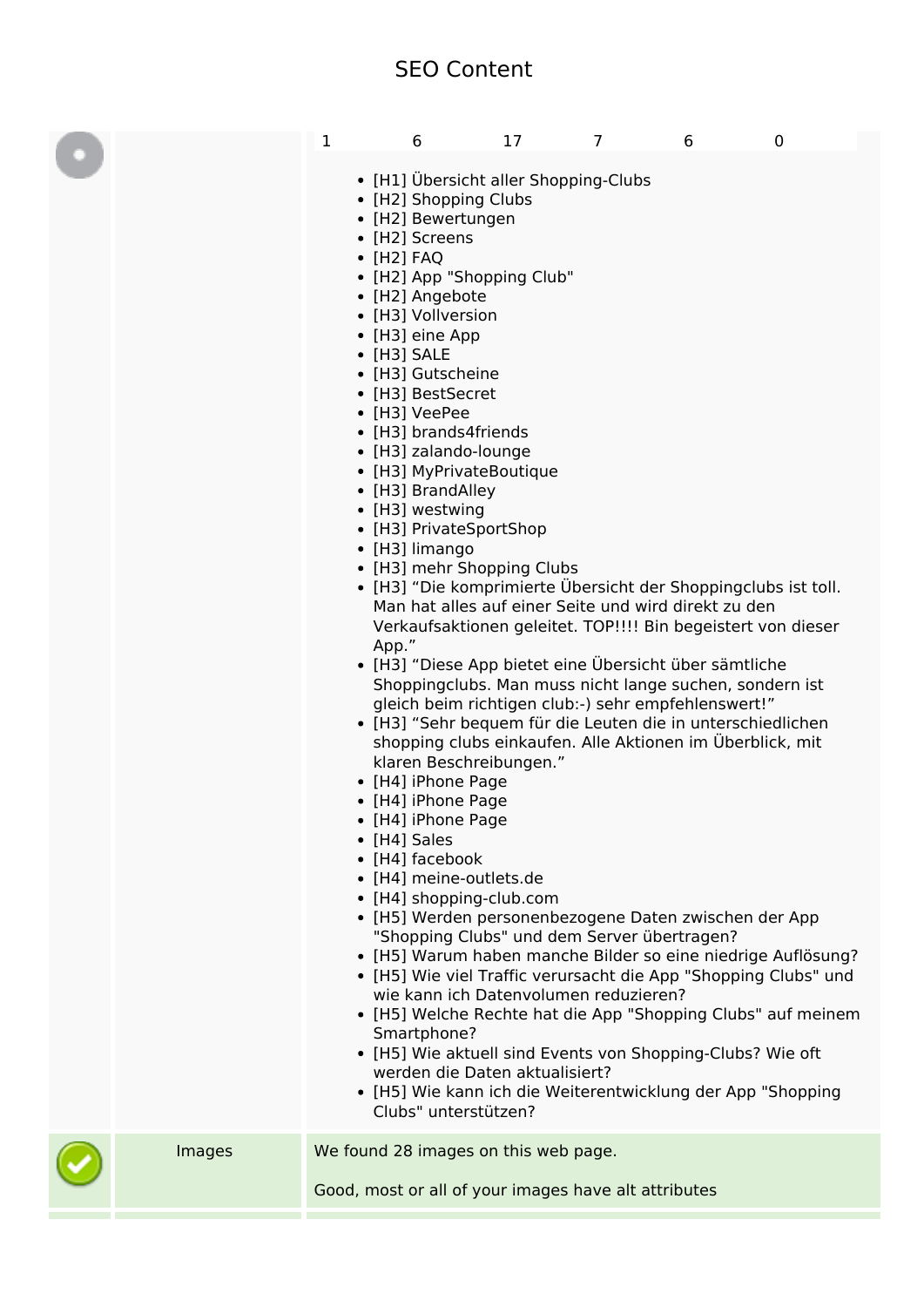### **SEO Content**

| <b>Text/HTML Ratio</b> | Ratio: 23%<br>Good, this page's ratio of text to HTML code is higher than 15, but<br>lower than 25 percent. |
|------------------------|-------------------------------------------------------------------------------------------------------------|
| Flash                  | Perfect, no Flash content has been detected on this page.                                                   |
| <b>Iframe</b>          | Great, there are no Iframes detected on this page.                                                          |

## **SEO Links**

| <b>URL Rewrite</b>                | Good. Your links looks friendly!                          |
|-----------------------------------|-----------------------------------------------------------|
| Underscores in the<br><b>URLs</b> | Perfect! No underscores detected in your URLs.            |
| In-page links                     | We found a total of 22 links including 0 link(s) to files |
| <b>Statistics</b>                 | External Links: noFollow 50%                              |
|                                   | External Links: Passing Juice 13.64%                      |
|                                   | Internal Links 36.36%                                     |

## **In-page links**

| Anchor                | <b>Type</b> | Juice         |
|-----------------------|-------------|---------------|
| App                   | Internal    | Passing Juice |
| <b>Shopping Clubs</b> | Internal    | Passing Juice |
| Bewertungen           | Internal    | Passing Juice |
| <b>Screens</b>        | Internal    | Passing Juice |
| <b>FAO</b>            | Internal    | Passing Juice |
| Download              | Internal    | Passing Juice |
| Übersicht             | Internal    | Passing Juice |
|                       |             |               |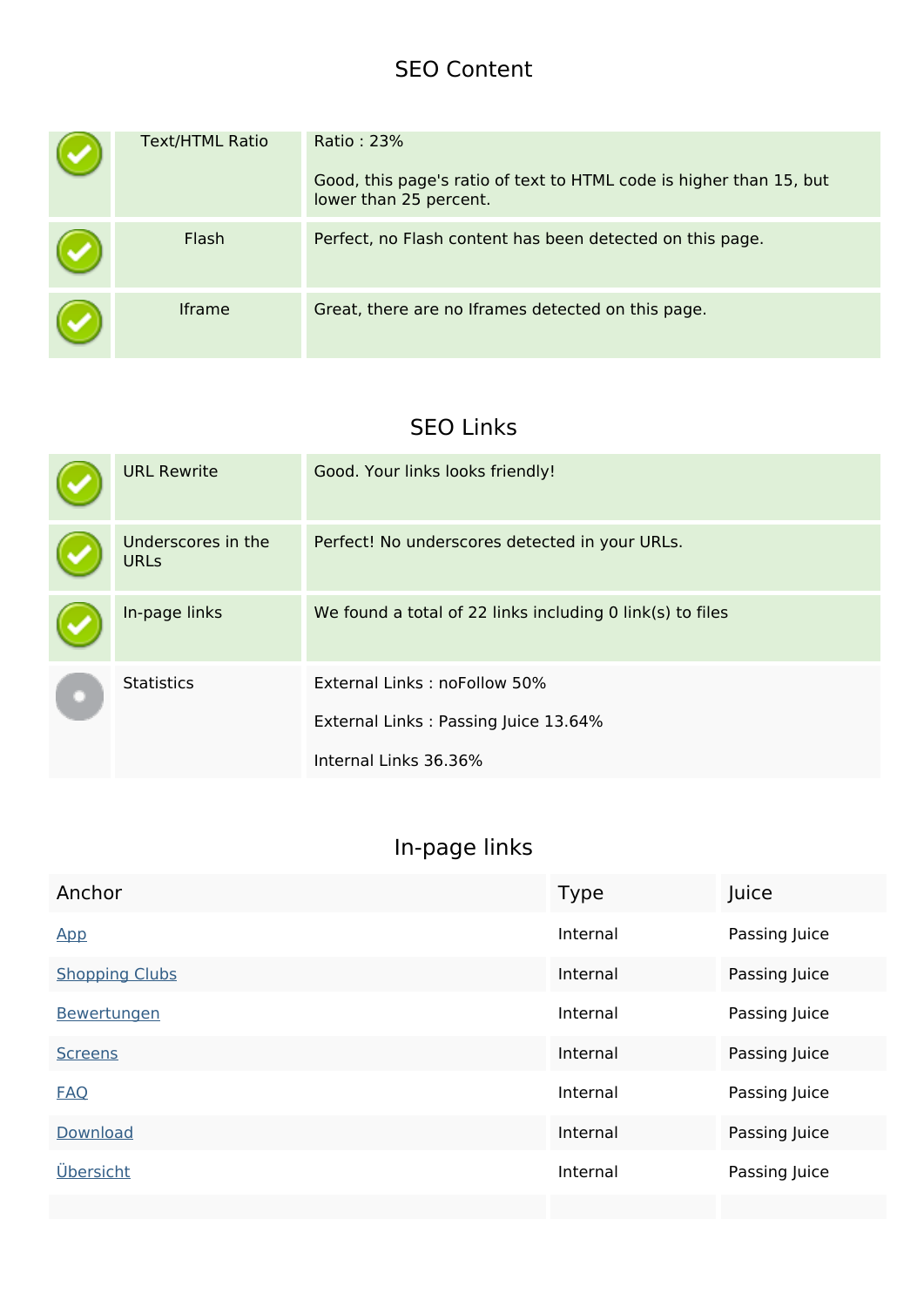# **In-page links**

| <b>BestSecret</b>                  | External | Passing Juice |
|------------------------------------|----------|---------------|
| <b>VeePee</b>                      | External | noFollow      |
| brands4friends                     | External | noFollow      |
| zalando-lounge                     | External | noFollow      |
| <b>MyPrivateBoutique</b>           | External | noFollow      |
| <b>BrandAlley</b>                  | External | noFollow      |
| westwing                           | External | noFollow      |
| <b>PrivateSportShop</b>            | External | noFollow      |
| limango                            | External | noFollow      |
| mehr Shopping Clubs                | External | Passing Juice |
| <b>All Screens</b>                 | External | Passing Juice |
| <b>Android Market</b>              | External | noFollow      |
| <b>App Store</b>                   | External | noFollow      |
| <b>Impressum &amp; Datenschutz</b> | Internal | Passing Juice |
| <b>Haftungsausschluss</b>          | External | noFollow      |

## **SEO Keywords**

| Keywords Cloud | clubs übersicht aktionen werden uvm |
|----------------|-------------------------------------|
|                | shopping auf app shopping-clubs     |
|                | und                                 |

# **Keywords Consistency**

| Keyword  | Content | Title  | Keywords | Description Headings |  |
|----------|---------|--------|----------|----------------------|--|
| und      | 22      | ×      | ×        | ×                    |  |
| app      | 21      | ×      | ×        | ×                    |  |
| shopping | 18      |        |          |                      |  |
| clubs    | 17      | التجار | أفطار    | dial.                |  |
| auf      | 10      | ×      | ×        |                      |  |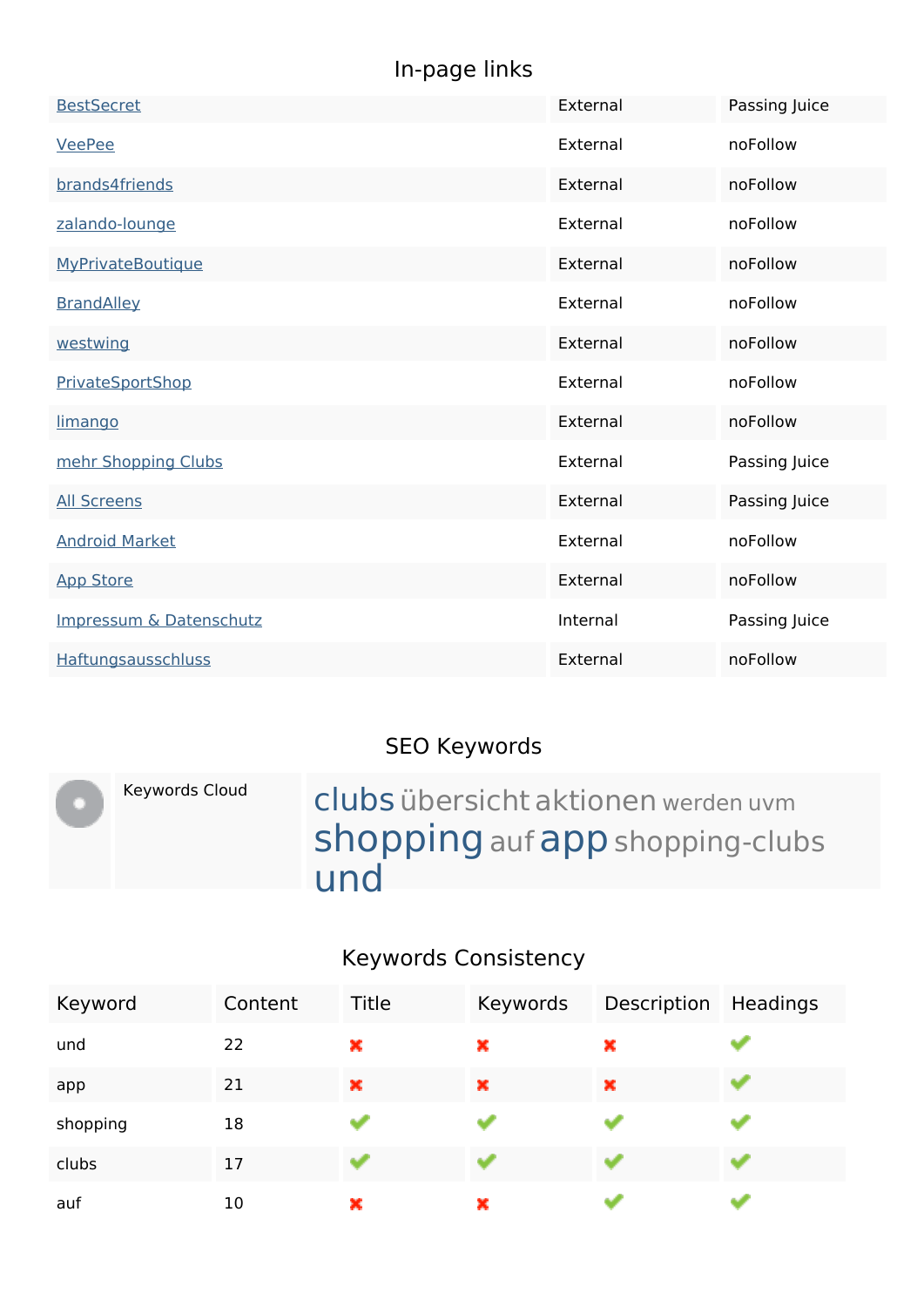# **Keywords Consistency**

# **Usability**

| Url                | Domain: kumk.de<br>Length: $7$                  |
|--------------------|-------------------------------------------------|
| Favicon            | Great, your website has a favicon.              |
| Printability       | Great. We have found a Print-Friendly CSS.      |
| Language           | Good. Your declared language is de.             |
| <b>Dublin Core</b> | Great. This page take advantage of Dublin Core. |

#### **Document**

| Doctype              | HTML <sub>5</sub>                                                                                         |  |  |
|----------------------|-----------------------------------------------------------------------------------------------------------|--|--|
| Encoding             | Perfect. Your declared charset is UTF-8.                                                                  |  |  |
| <b>W3C Validity</b>  | Errors: 0<br>Warnings: 1                                                                                  |  |  |
| <b>Email Privacy</b> | Great no email address has been found in plain text!                                                      |  |  |
| Deprecated HTML      | Great! We haven't found deprecated HTML tags in your HTML.                                                |  |  |
| <b>Speed Tips</b>    | Excellent, your website doesn't use nested tables.<br>Perfect. No inline css has been found in HTML tags! |  |  |
|                      | Great, your website has few CSS files.                                                                    |  |  |
|                      | Perfect, your website has few JavaScript files.                                                           |  |  |
|                      | Too bad, your website does not take advantage of gzip.<br>×                                               |  |  |